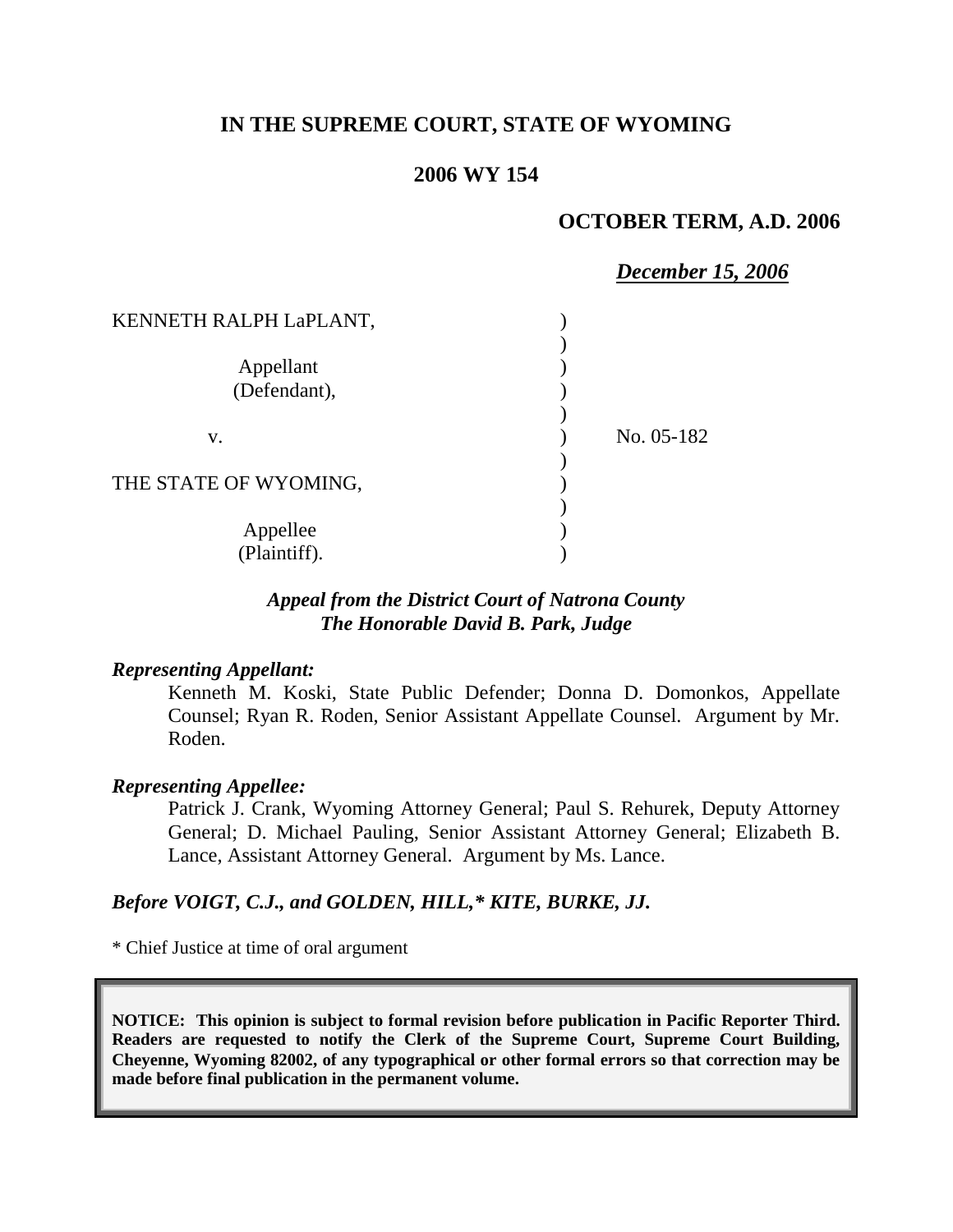**GOLDEN**, Justice.

[¶1] Kenneth LaPlant entered a conditional plea of guilty to one count of possession of a controlled substance, methamphetamine, a felony offense due to LaPlant's prior possession convictions. He reserved the right to appeal the district court's denial of his motion to suppress the methamphetamine discovered after an investigatory stop. Finding no error in the district court's decision denying the motion, we affirm.

## **ISSUE**

[¶2] LaPlant presents the following issue for our review:

Did the district court err in denying Appellant's motion to suppress the evidence?

# **FACTS**

[¶3] On the morning of August 22, 2004, Mills police officer Derek Ransom noticed a vehicle with Idaho license plates parked on LaPlant's property in Mills, Wyoming. He ran the plate number through dispatch and learned that the license plates were reported to be stolen. Officer Ransom did not pursue the matter further at that time because of other immediate duties.

[¶4] Approximately two and one-half hours later, at about 11:17 a.m., Officer Ransom saw the same vehicle parked at the Extra Storage units in Mills. Officer Ransom activated his car's overhead lights and pulled up behind the vehicle. LaPlant immediately stepped out of the vehicle's front passenger side and started to walk away. Officer Ransom directed LaPlant to get back into the vehicle. LaPlant stated he was going to a storage unit. Officer Ransom again told LaPlant to get back inside the car.

[¶5] Officer Ransom then approached the driver's side of the vehicle and asked the driver, Jay Gibson, for his driver's license and proof of vehicle insurance, and requested identification from LaPlant. Gibson could not produce either. Officer Ransom asked Gibson whose license plates were on the vehicle, and he replied that they belonged to a friend. While Officer Ransom was speaking with Gibson, Natrona County Deputy Keith Wilhelm arrived at the scene as backup and stood by the front passenger side of the vehicle.

[¶6] Shortly thereafter, Officer Ransom returned to his patrol car and asked dispatch to check the driver's license status of Gibson and whether there were any active warrants relating to the men. Dispatch informed Officer Ransom that Gibson's driver's license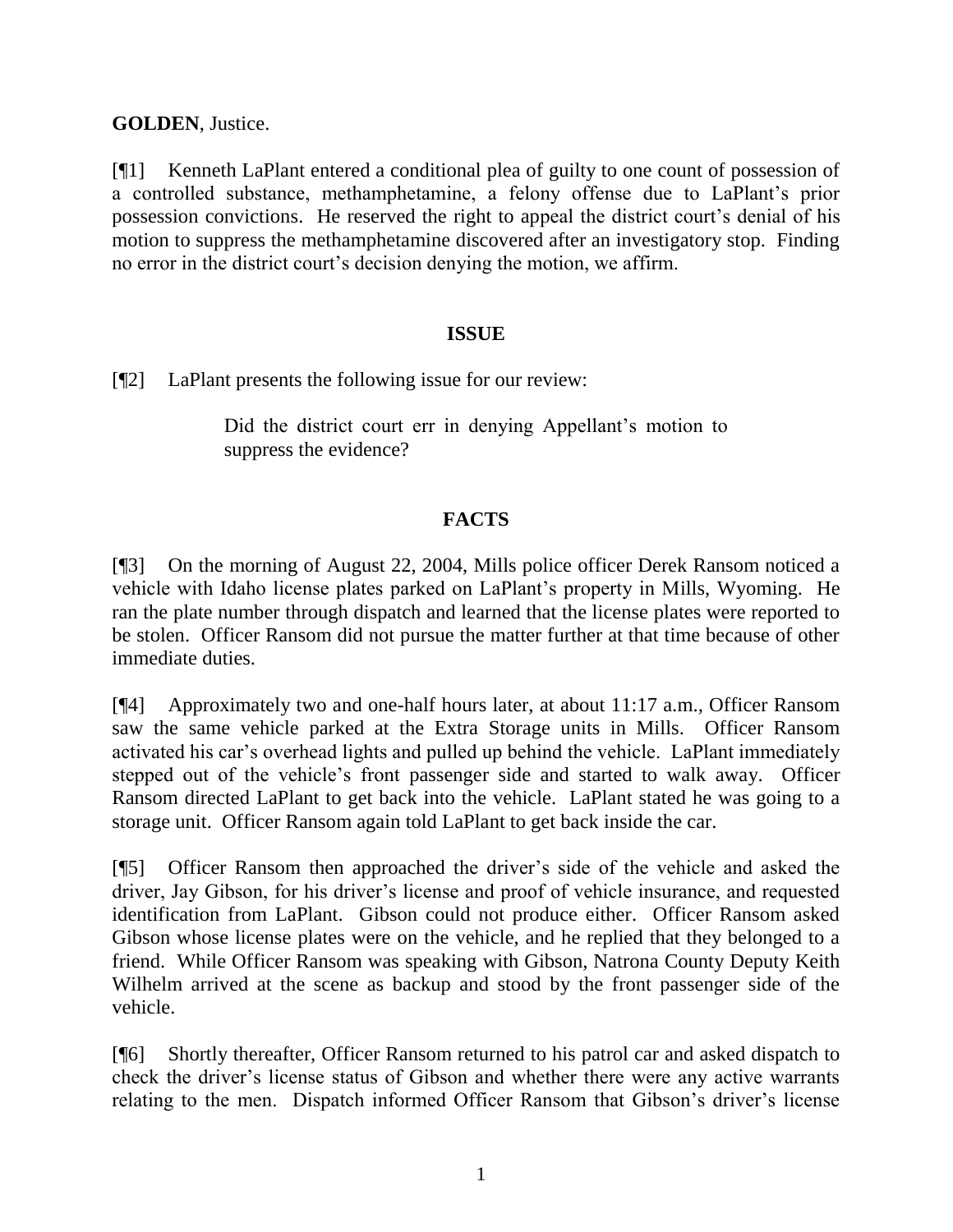was suspended and there was an outstanding warrant for his arrest. Officer Ransom told Gibson the news, placed him under arrest, and took him to his patrol car. By this time, Trooper Henderson had arrived on the scene.

[¶7] While Deputy Wilhelm was standing by the passenger side of the vehicle, he observed LaPlant fiddling with some keys which were attached to a key chain containing a bullet-shaped item. Deputy Wilhelm knew LaPlant from previous encounters relating to driving infractions and possible drug activities. Deputy Wilhelm knew from experience in investigating drug crimes that drug users carry drugs in bullet-shaped containers on key chains. Deputy Wilhelm had seen methamphetamine carried in similar containers on previous occasions and had found methamphetamine in such a container earlier that month. Around 11:35 a.m., approximately eighteen minutes into the stop and three minutes after Gibson's arrest, Deputy Wilhelm informed Officer Ransom and Trooper Henderson of his suspicions.

[¶8] Trooper Henderson approached LaPlant, who was still seated in the front passenger seat, and asked him if he could look at the bullet-shaped object on the key chain. LaPlant did not respond and continued to play with his keys. When Trooper Henderson asked again to see the object, LaPlant removed it from the key chain and handed it to the trooper. Trooper Henderson opened the bullet and found a glass vial with suspected methamphetamine residue. At that point, LaPlant was removed from the vehicle and placed under arrest. A search of LaPlant's person incident to his arrest revealed a small black leather bag containing methamphetamine.

[¶9] LaPlant was charged with possession of a controlled substance in violation of Wyo. Stat. Ann. § 35-7-1031(c)(i) (LexisNexis 2005), with a felony enhancement based on two prior possession convictions. He moved to suppress the drug evidence, claiming it was the product of an unlawful seizure. After a hearing, the district court denied the motion. The court concluded that the investigatory stop and the subsequent detention of LaPlant were supported by reasonable suspicion. LaPlant subsequently entered a conditional plea of guilty to the possession charge, reserving the right to appeal the court's suppression ruling. The district court sentenced LaPlant to three years of supervised probation under specified terms and conditions. This appeal followed.

## **STANDARD OF REVIEW**

[¶10] The standard employed by this Court for reviewing a district court's suppression ruling is well known:

> When reviewing a district court's decision on a motion to suppress evidence, we defer to the court's findings on factual issues unless they are clearly erroneous. *Campbell v.*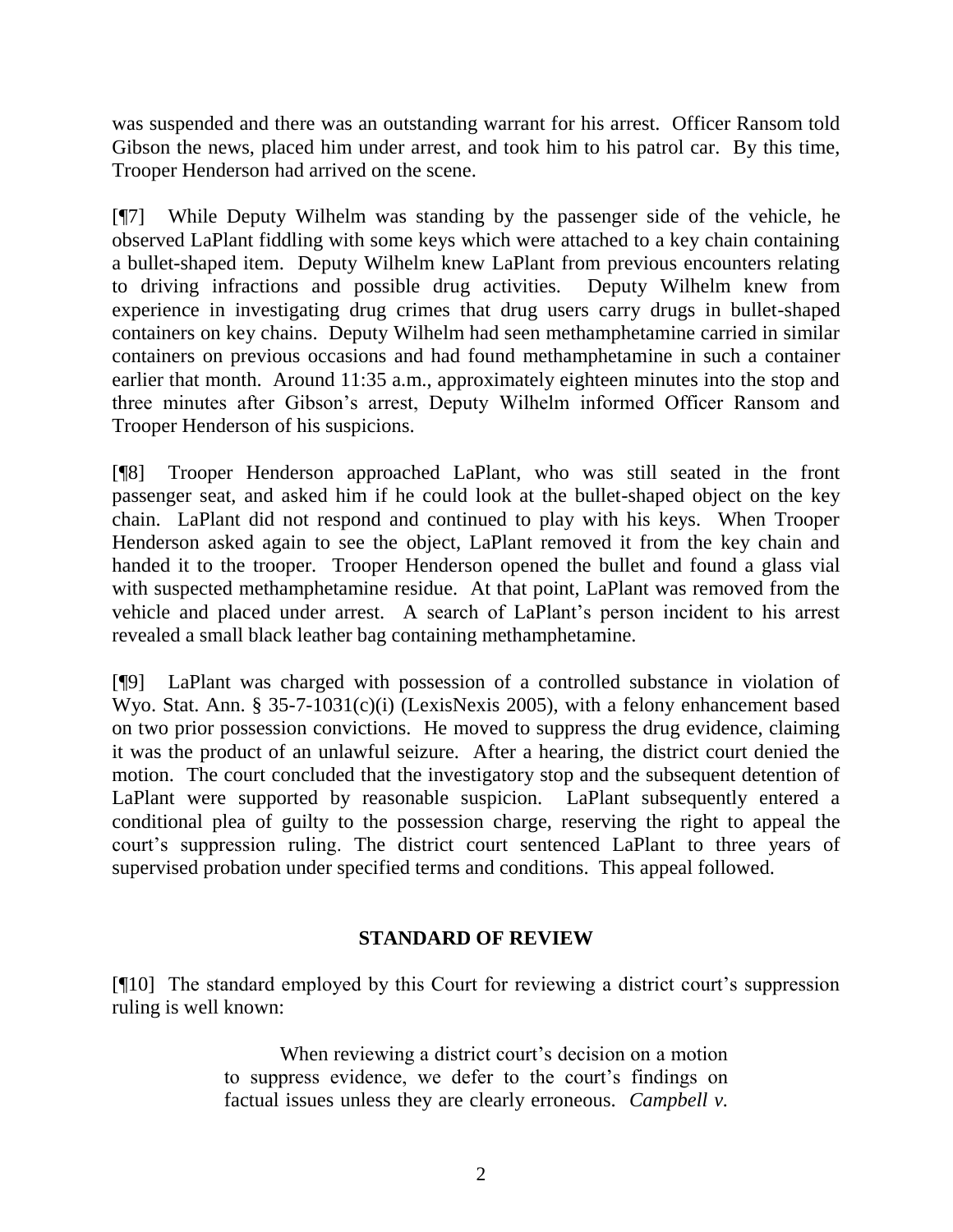*State*, 2004 WY 106, ¶ 9, 97 P.3d 781, 784 (Wyo. 2004). We view the evidence in the light most favorable to the district court's decision because it is in the best position to assess the witnesses' credibility, weigh the evidence and make the necessary inferences, deductions and conclusions. *Id*. The constitutionality of a particular search or seizure, however, is a question of law that we review *de novo*. *Id*.

*Hembree v. State*, 2006 WY 127, ¶ 7, 143 P.3d 905, 907 (Wyo. 2006). *See also Custer v. State*, 2006 WY 72, ¶ 9, 135 P.3d 620, 623 (Wyo. 2006); *Gompf v. State*, 2005 WY 112, ¶ 14, 120 P.3d 980, 984-85 (Wyo. 2005); *Lindsay v. State*, 2005 WY 34, ¶ 12, 108 P.3d 852, 855 (Wyo. 2005); *Meadows v. State*, 2003 WY 37, ¶ 14, 65 P.3d 33, 36-37 (Wyo. 2003); *McChesney v. State*, 988 P.2d 1071, 1074 (Wyo. 1999).

### **DISCUSSION**

[¶11] LaPlant argues that the district court erred in denying his motion to suppress. As we recently stated in *Hembree*, such a general statement is decidedly unhelpful to this Court. *Hembree*, ¶¶ 8-10, 143 P.3d at 907-08. Furthermore, the argument presented by LaPlant in his brief is confusing and lacks coherence, blurring what should be a clear distinction between individual concepts. Consequently, this Court is left to ascertain LaPlant's fundamental argument(s) with little concrete guidance. As best we can determine, LaPlant claims he was illegally seized in violation of Art. 1, § 4 of the Wyoming Constitution and the Fourth Amendment to the United States Constitution when Officer Ransom ordered him back into the vehicle at the outset of the investigatory stop. According to LaPlant, Officer Ransom had no reasonable articulable suspicion of criminal activity to justify the initial seizure and, consequently, the incriminating drug evidence should have been suppressed.

[¶12] Initially, we note that LaPlant did not articulate an independent state constitutional analysis to the district court regarding his suppression motion. LaPlant concedes as much on appeal, but urges this Court to provide a state constitutional ruling on his suppression issue in light of our decision in *O'Boyle v. State*, 2005 WY 83, 117 P.3d 401 (Wyo. 2005). We decline to do so.

[¶13] In *O'Boyle*, we considered the state constitutional claims because O'Boyle directly raised those claims in the district court through proper argument and briefing. *O'Boyle*, ¶¶ 12-16, 21-22, 117 P.3d at 405-06, 407-08. Here, on the other hand, LaPlant neither briefed nor argued in the district court that his detention violated the tenets of Art. 1, § 4 of the Wyoming Constitution. LaPlant's only mention of the state constitution in the district court proceedings was a mere reference to Art. 1, § 4 in his motion to suppress. This Court has consistently refused to consider state constitutional issues presented for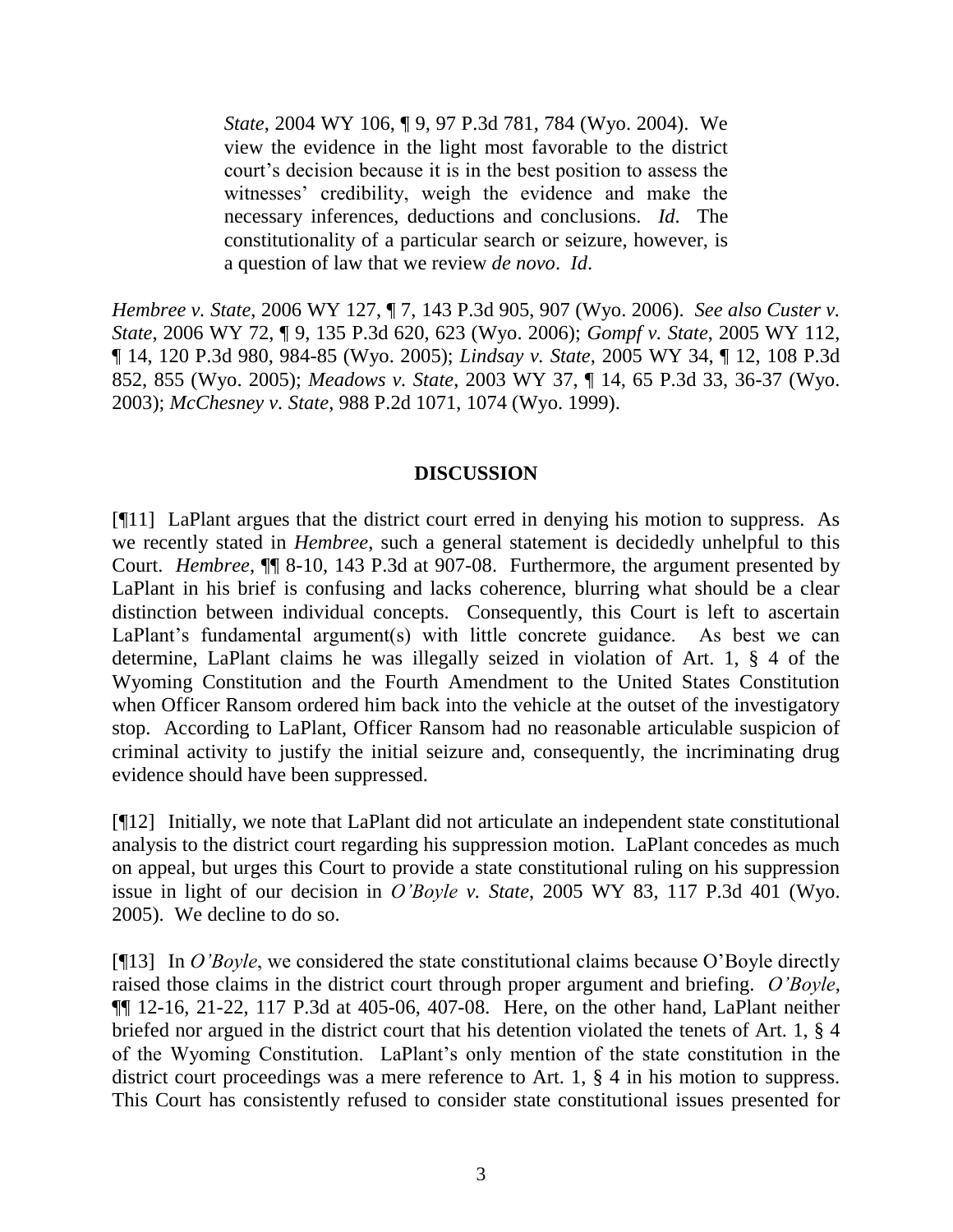the first time on appeal, particularly when the appeal arises from a guilty plea. *Custer*, ¶ 11, 135 P.3d at 624; *Lindsay*, ¶ 16, 108 P.3d at 856; *State v. Williams*, 2004 WY 53, ¶ 16, 90 P.3d 85, 89 (Wyo. 2004); *Bailey v. State*, 12 P.3d 173, 177-78 (Wyo. 2000). We find no reason to deviate from our longstanding rule under the facts of this case. Accordingly, we will confine our analysis of LaPlant's complaint to Fourth Amendment principles.

[¶14] The Fourth Amendment protects "[t]he right of the people to be secure in their persons, houses, papers, and effects, against unreasonable searches and seizures[.]" U.S. Const. amend. IV. An investigatory stop represents a seizure which implicates the Fourth Amendment and, therefore, requires the presence of specific, articulable facts which, taken together with rational inferences, give rise to a reasonable suspicion that a person has committed or may be committing a criminal offense. *Putnam v. State*, 995 P.2d 632, 637 (Wyo. 2000) (citing *Terry v. Ohio*, 392 U.S. 1, 21, 88 S.Ct. 1868, 1880, 20 L.Ed.2d 889 (1968); *Wilson v. State*, 874 P.2d 215, 219-20 (Wyo. 1994)). A dual inquiry exists for evaluating the reasonableness of an investigatory stop: (1) whether the officer's actions were justified at the inception; and (2) whether it was reasonably related in scope to the circumstances that justified the interference in the first instance. *Putnam*, 995 P.2d at 637 (citing *United States v. Hensley*, 469 U.S. 221, 228, 105 S.Ct. 675, 680, 83 L.Ed.2d 604 (1985); *Terry*, 392 U.S. at 20-21, 88 S.Ct. at 1879; *Wilson*, 874 P.2d at 223). An officer's conduct is judged by an objective standard taking into account the totality of the circumstances. *Putnam*, 995 P.2d at 637 (citing *Terry,* 392 U.S. at 21-22, 88 S.Ct. at 1879-81; *United States v. Lang*, 81 F.3d 955, 965 (10th Cir. 1996)); *see also Martindale v. State*, 2001 WY 52, ¶ 11, 24 P.3d 1138, 1141 (Wyo. 2001).

[¶15] In this case, no question exists that LaPlant was seized when he was ordered back into the vehicle. *See McChesney*, 988 P.2d at 1074 (a seizure occurs within the meaning of the Fourth Amendment when a reasonable person under the circumstances would believe he is not free to leave). LaPlant insists the seizure was not justified by reasonable suspicion of criminal activity. The majority of LaPlant's argument is based on a faulty premise that his seizure was the product of a routine traffic stop. He therefore attempts to analogize his situation to that of a passenger of a vehicle involved in a routine traffic stop. Such an analysis is wholly inapplicable under the facts of this case.

[¶16] The encounter between Officer Ransom and LaPlant was an investigatory stop, the purpose of which was to investigate the reported stolen plates. The only question is whether Officer Ransom had reasonable suspicion to seize and detain LaPlant during the investigation. After reviewing the record, we conclude that he did. The record discloses that Officer Ransom observed a vehicle with stolen Idaho plates parked on LaPlant's property. Around two and one-half hours later, Officer Ransom noticed the same vehicle with the stolen Idaho plates parked at a storage unit. LaPlant was in the car. When the officer approached the vehicle, LaPlant exited the car and attempted to walk away. These facts and the rational inferences to be drawn from them support a reasonable suspicion